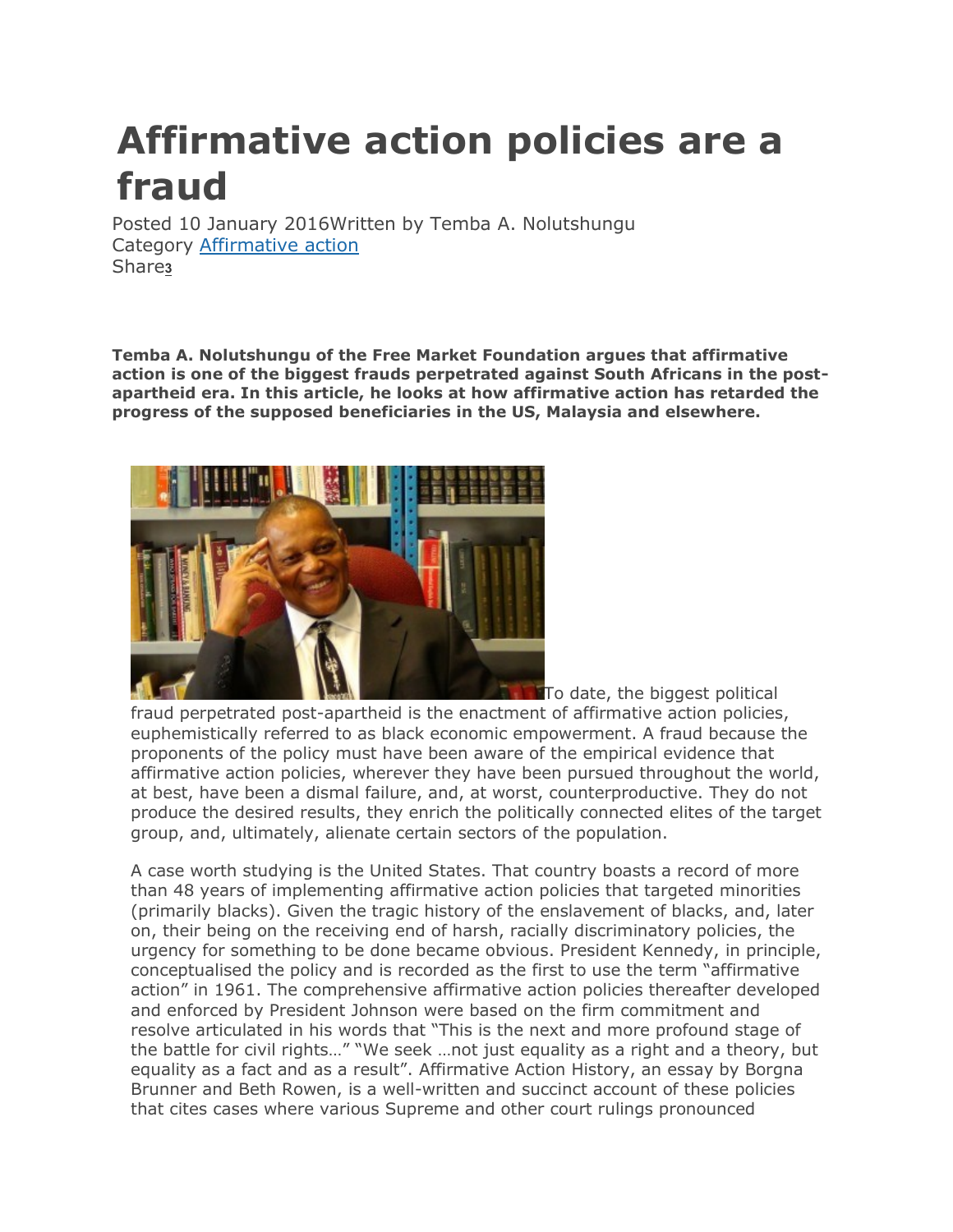verdicts in favour of affirmative action policies when they were challenged at various times. This underscores the fact that the US embarked on these corrective policies seriously and with absolute determination.

There is thus a compelling argument that for lessons on affirmative action with regard to stated objectives, the US is the best case study. In this regard, the focus should be on the results that AA proponents/advocates had emphasised as the ultimate goal, that is, "equality as a fact and as a result."

After more than four decades of affirmative action policies, the economic status of blacks (the targeted beneficiaries) compared to that of other US ethnic groups, is revealing.

Allowing for a fair period of time for the results of affirmative action policies to kick in, the following comes to the fore:

The Money Income in the United States: 2000 report by the US Census Bureau details the following median income data in 1999 (in 2000 dollars): Asian and Specific Pacific Islander \$52, 925; White \$43, 932; Hispanic Origin \$31, 767; Black \$28, 848.

Extending the period for affirmative action to deliver on the desired objectives, the US Census Bureau report (March 2014) provides data for Mean Household Income by Ethnicity as follows: Asian Alone \$90, 752; White Alone \$79, 340; Hispanic or Latino \$54, 644; Black \$49, 629.

These results are resoundingly disappointing indicating that something seems to have gone seriously amiss. It becomes necessary to subject the concept of affirmative action to rigorous scrutiny.

Some questions that need to be addressed are: Why do blacks consistently occupy the lowest rung of the economic ladder in the US? Why do the Asians defiantly occupy the highest level despite not having been targeted beneficiaries of affirmative action? Why are there such glaring economic discrepancies between blacks and other ethnic groups, particularly between blacks and Asians? Is it a matter of destiny?

To answer to these questions and others, it will be useful to juxtapose the historical backgrounds of US Asians with special focus on the Japanese ethnics, with that of blacks in the same country. The Japanese-Americans come from a disadvantaged past. For example, the 1920 Alien Land Law forbade the leasing of land by aliens "ineligible for citizenship" (Asians) as well as ownership. While this law conceivably affected the economic welfare of the targeted group, however, court decisions enabled Japanese-Americans to hang on to land in California, especially in agriculture.

To illustrate the economic status of the Japanese-Americans, it is a documented fact that in 1940 the proportion of Japanese-Americans in professional occupations was less than half that of whites. With the 1941 Pearl Harbour attack (December 7) by the imperial army of Japan, the patriotic loyalties of US Japanese became suspect and this prepared the way in 1942 for President Roosevelt to issue an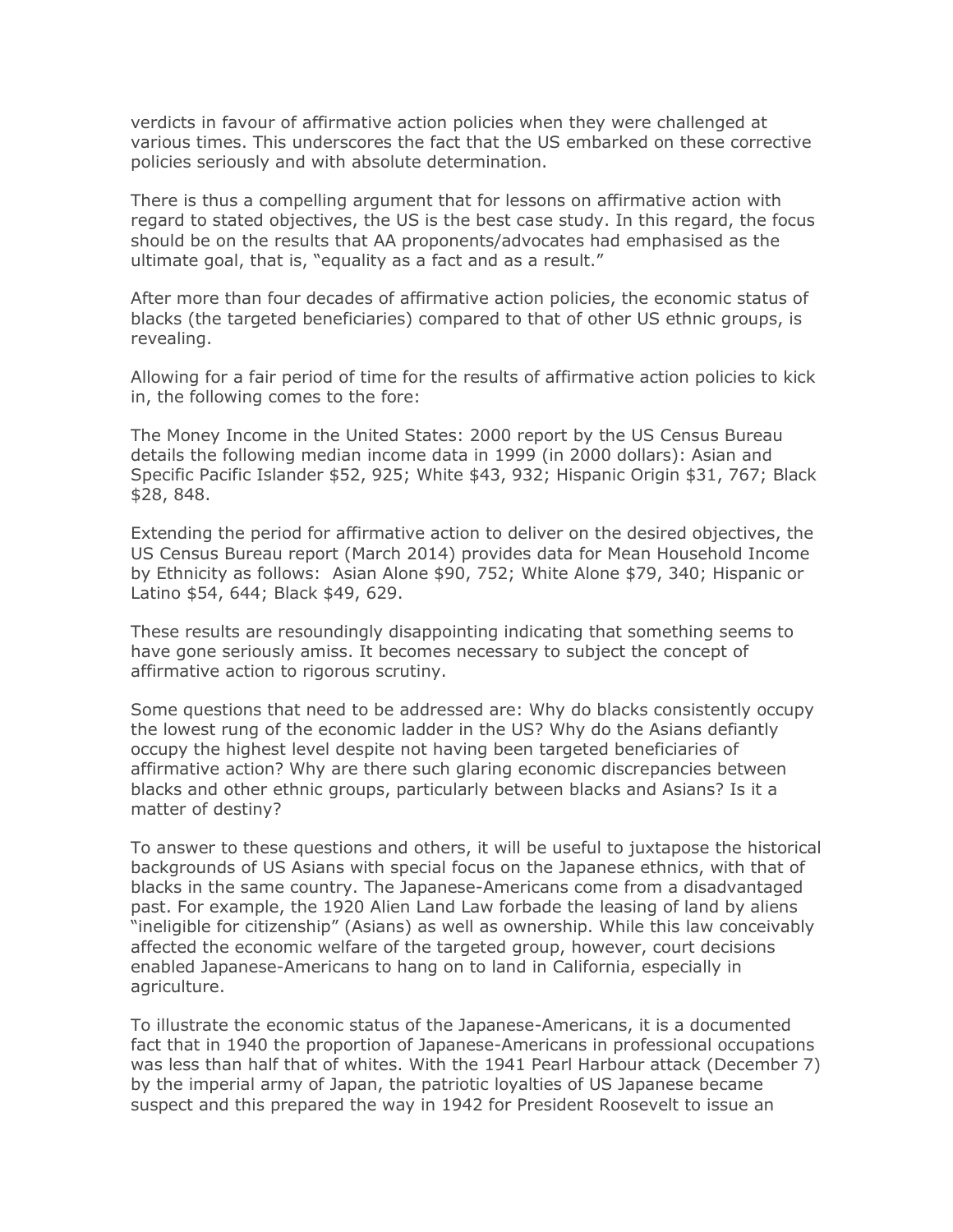executive order giving the army authority to evacuate "any and all persons" from "military areas designated as such by the army" and to provide "accommodations" for them elsewhere. Though the Japanese-Americans were not explicitly targeted, in reality they became the ones who suffered the brunt of the law when it was enforced. Thus, more than 100,000 Japanese men, women and children were shipped from California to Arkansas, "places where nobody had lived before and no one has lived since" to quote Professor Thomas Sowell.

The impact of the internment, among other things, was personal trauma, forced hasty sales of homes, furniture and other belongings, businesses built over a lifetime liquidated within weeks, living in hostels, eating in mess halls, and communal ablution facilities.

With the cessation of the Second World War in 1945, by 1950 the income gap between Japanese-Americans and Whites (who had historically and consistently been the highest income group among all US ethnics) had narrowed. In 1959, Japanese-American males earned 99% of the income of whites. By 1960, Japanese-Americans had a little more representation than whites in professional occupations. In 1969, the average personal income of Japanese-Americans was 11% above the national average and the Japanese-American average family income was 32% above national average.

These achievements by the Japanese–Americans should be judged against the fact that after their internment experiences and having lost most of their belongings, they never received any compensation for such unspeakable acts of injustice. So to what can their achievements over two and a half decades be ascribed?

Referring to the economic progress of blacks in the US before the implementation of affirmative action policies, it may be surprising to see that between 1961 and 1971 black family incomes rose by 55% while that of white families rose by a mere 31%. Between 1960 and 1972 the number of blacks in professional occupations doubled, while that of whites in the same category increased by one fifth. By all accounts this must truly be one of the most glorious chapters in the history of US Blacks.

Bearing in mind that affirmative action/racial quota hiring, known as "goals and timetables", was implemented in 1971, this means that black socio-economic advancement in the US occurred before the advent of affirmative action policies. After a long history of slavery, abject poverty and untold atrocities and miseries, remarkably, blacks had achieved a lot in a short period of time. They were poised to achieve even greater heights on the economic ladder.

It is deplorable, therefore, that the socioeconomic fortunes of blacks now seem to have shifted into reverse or neutral gear, their status either becoming worse or stagnant without any real progress as compared to other ethnics. According to the US Census Bureau, in 2004 black households had the lowest median annual income of \$30, 134 of all identified ethnic groups. The median annual income of Hispanic households was \$34, 241 and that of Asian households \$57, 518.

Now, lest proponents of affirmative action policies defensively say that the US experience is one that is peculiar to the circumstances of that country, it has to be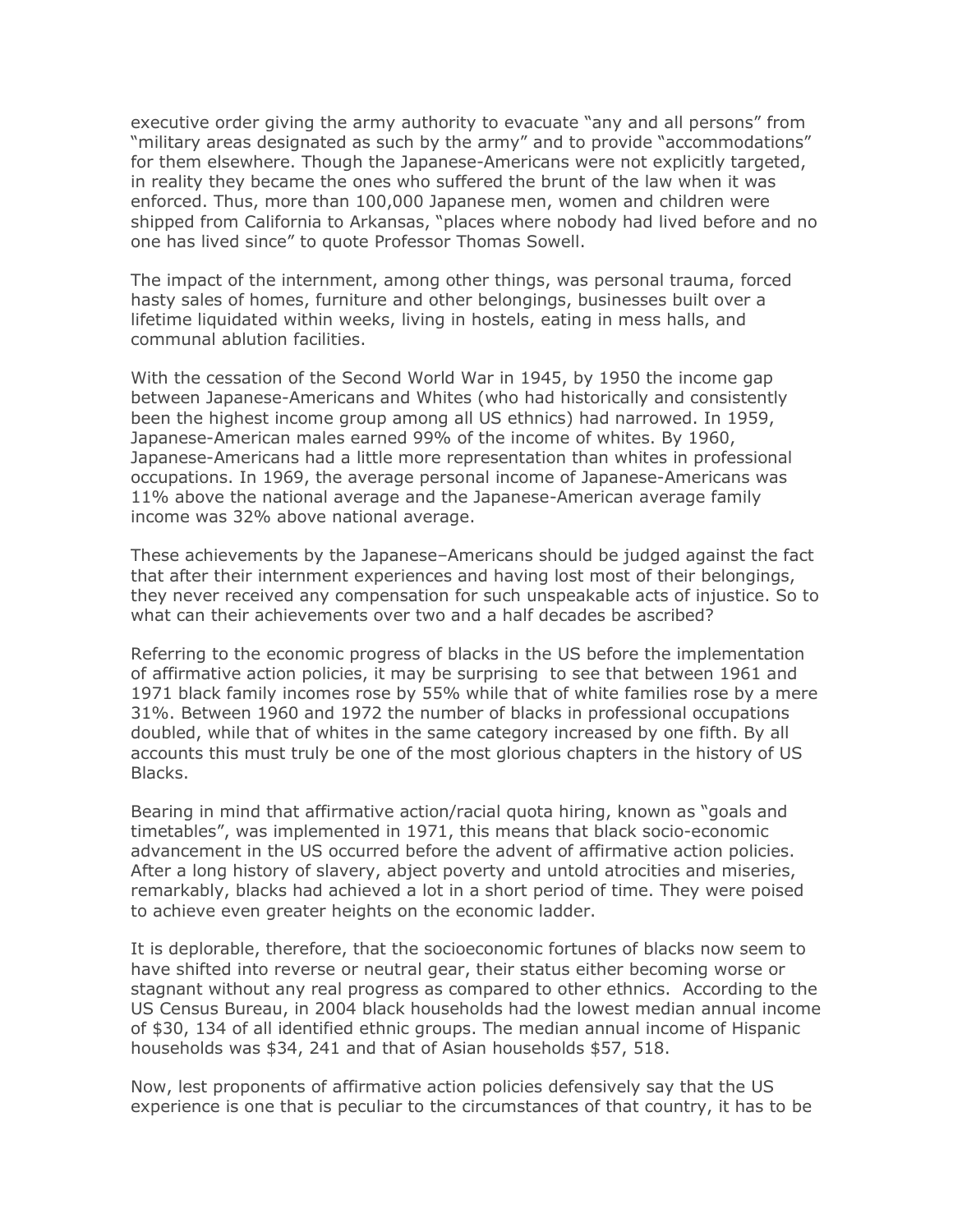pointed out that in Malaysia the experience has been the same with preferential affirmative action policies implemented there on behalf of the indigenous Malays. Referred to as "bumiputeras', the government targeted them as beneficiaries of these policy measures. There were strong restrictions on land ownership by non-Malays with the Chinese being the most severely disadvantageously targeted of the so-called non-indigenous population sectors. Among other things, these preferential measures extended to free education for Malays while the Chinese had to pay for their own private schooling.

Professor Thomas Sowell records in his two books Migrations and Cultures andRace and Culture, that the total effect and agenda of these policies was, among others, the expulsion from Malaysia of Singapore where there was a significant concentration of Chinese. Today, Singapore boasts one of the highest per capita incomes in the world and is the second most economically free country in the world (Economic Freedom of the World, 2014 Annual Report).

It should not surprise anyone that when a government relieves able-bodied people of their individual, personal responsibility to attend to their socio-economic goals, they become dependent on government and the sense and spirit of self-reliance is negated while their self-respect and self-esteem become eroded. An entitlement culture of being owed takes root which translates into reliance on government's interventionist racially preferential (which means discriminatory) policies and state welfare measures. Many governments approve of this because (a) it means a captive constituency and (b) it makes government feel paternalistically good because, supposedly, it is redressing the historically wronged and "caring" for the needy. Meanwhile, all of this comes at the expense of the economically productive and taxpaying people.

Despite its many glaring shortcomings, however, the most serious indictment against affirmative action policies, particularly in South Africa, is that they stoke the dying embers of racism and racial tensions. If you have mandatory, racially preferential public policy, you revert to the apartheid situation of defining people according to race. When racial policies are motivated by economic opportunity considerations, it elevates racial awareness and pushes racially preferential policy agendas to the fore. Given this scenario, the politically connected organise themselves into powerful lobbies for the reinforcement of such laws because they know that, if they play their cards right, they will be the ones to benefit materially from such policies. No wonder then that affirmative action policies have delivered mainly to that handful of individuals who are politically well-connected to the ruling party.

Instead of affirmative action, other policy considerations exist that would contribute effectively to the socio-economic upliftment of the greatest number of the indigent and expedite their involvement in the wealth-creation process of the country.

The Free Market Foundation has suggested specific proposals, as well as Professor Themba Sono in his book *From Poverty to Property* and Hernando de Soto's book, *The Mystery of Capital*. Without recourse to racially oriented policies, there are policies that can be implemented without negatively impacting the integrity of